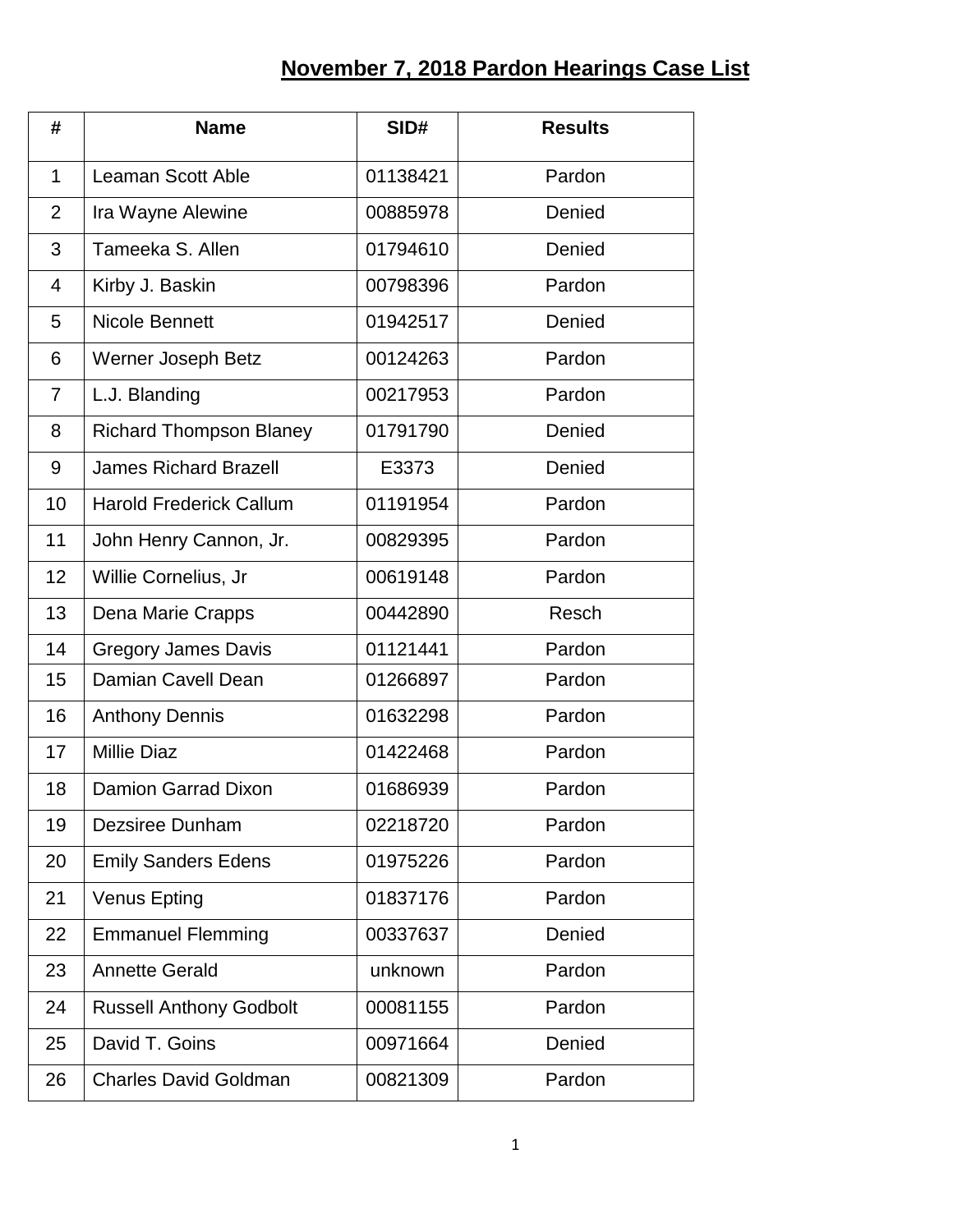## **November 7, 2018 Pardon Hearings Case List**

| 27 | <b>Christopher Aaron Good</b> | 01848777 | Denied      |
|----|-------------------------------|----------|-------------|
| 28 | John Paul Green, Jr.          | 00829896 | Pardon      |
| 29 | Eric J. Greene                | 01368557 | Pardon      |
| 30 | Robert A. Grooms, Sr.         | 00136912 | Denied      |
| 31 | <b>Craig Dyer Harris</b>      | 00216567 | Denied      |
| 32 | Santos Naftali Hernandez      | 00985255 | rescheduled |
| 33 | <b>Lucas Dwain Howard</b>     | 02194276 | Denied      |
| 34 | <b>Betty Howell</b>           | 00957960 | Denied      |
| 35 | Tony L. Jenkins               | 00381947 | Denied      |
| 36 | Christopher A. Johnson        | 02080322 | Pardon      |
| 37 | Levi James Kohavi             | 01690287 | Pardon      |
| 38 | Serge Lajeunesse              | 01322628 | Pardon      |
| 39 | <b>Buddy Brian Lynn</b>       | 00674850 | Pardon      |
| 40 | Heyward Mack, Jr.             | 00525420 | Pardon      |
| 41 | <b>Elbony McBride</b>         | 01739110 | Pardon      |
| 42 | <b>Calvin Henry Moore</b>     | 01897842 | Denied      |
| 43 | <b>Pamela Charesse Nalley</b> | none     | Rescheduled |
| 44 | Philip Hue Nicholson, Jr.     | 01849708 | Denied      |
| 45 | Michelle S. Nunn              | 01357013 | Denied      |
| 46 | <b>Anthony Clark Odom</b>     | 01693409 | Denied      |
| 47 | Gary A. Owings                | 00166735 | Pardon      |
| 48 | Alan B. Oxendine              | 00495300 | Pardon      |
| 49 | Robert P. Peele, Jr.          | 00561533 | Pardon      |
| 50 | Mindi P. Pittman              | 01252446 | Denied      |
| 51 | Larry Warren Pollard          | 00440617 | Pardon      |
| 52 | Michael A. Posey              | 00667726 | Pardon      |
| 53 | <b>Francis Hunter Pressly</b> | 00144398 | Pardon      |